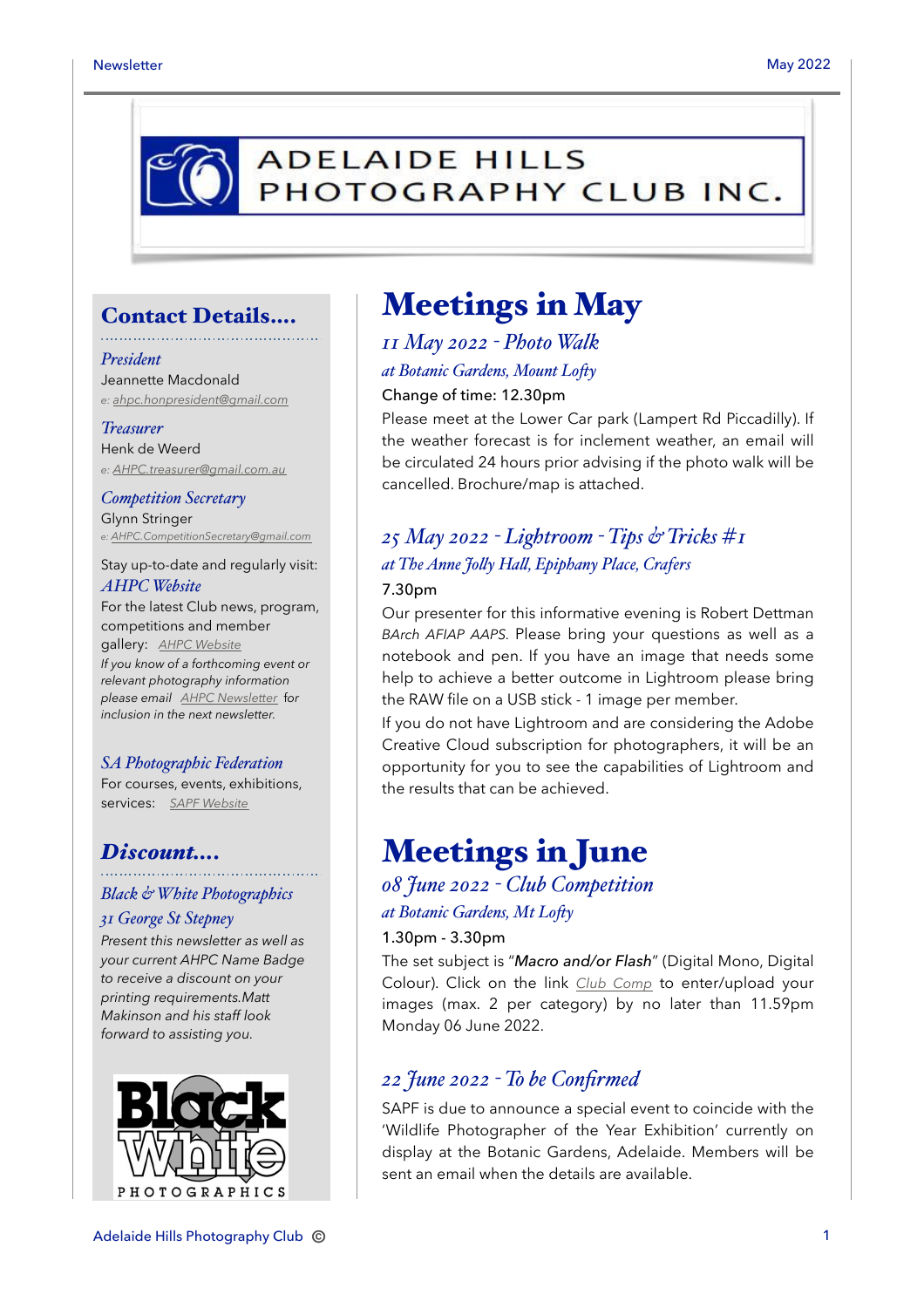# AHPC Annual Exhibition …

AHPC will be holding it's 2022 Annual Exhibition at the Mount Barker Community Library from 22 July - 04 August 2022. Members are asked to submit 3 (three) images (colour or mono) via the *[Club Comp](http://www.photocompentries.net/?org=AHPC)* page by no later than 11.59pm on Friday 10 June 2022, in jpg format 1920 pixels x 1080 pixels maximum file size 1.5MB. The images for the collection will be selected by the Exhibition Sub-Committee - images that attained either "10" or "9" in club competitions since 1 July 2021 will also be considered for the exhibition. Once the selection is made from the digital entries, members will be asked to provide their own prints complete with appropriate mat board (please see page 4 for information about "Print Image Format").

# Membership Renewals

It is almost time to renew your membership subscription fee for the next year 2022-2023, and payment is due by 30 June 2022. Members will receive their invoice at the beginning of June. The renewal fees are as follows:

- Full Membership \$80.00
- Government Pension Card Holders or Full-time Students \$50.00

For members who prefer to renew via EFT the details are:

- Account Name: Adelaide Hills Photography Club (AHPC)
- National Bank of Australia (NAB)
- BSB 085-745
- Account Number: 12-298-3666

When paying EFT please include your name and club member number (this can be found on your current membership card). If preferred, you may pay in cash or by cheque at club meetings - an official receipt will be issued - early payments will be appreciated.

Please note: To be able to participate in club competitions you must be a financial member. For more information please contact *[Henk de Weerd](mailto:AHPC.treasurer@gmail.com.au?subject=Membership%20Renewal)*

# Results from Club Competition …

On Wednesday 23 June AHPC held a club competition in the categories of "Coastal" (colour or mono) and "Seasonal Colour" (colour). Thank you to our judge Peter Phillips who provided excellent feedback on all the submitted images. Here are the results for the images that received "9" or "10" … well done everyone.

### **"Coastal" (colour) - 21 images entered**

| 10                                   | Up There                         | Dan Jaeger                                       |
|--------------------------------------|----------------------------------|--------------------------------------------------|
| 10                                   | KI Morning Stroll                | David Cowles                                     |
| 9                                    | Terminal                         | Dan Jaeger                                       |
| 9                                    |                                  | Seaspray at Sunset-Boomer Beach Stephen Corbally |
| 9                                    | Whirpool                         | Carol Cowles                                     |
| 9                                    | On Gallows Break-3 Graham Taylor |                                                  |
| 9                                    | <b>Wallaroo Silos</b>            | Graham Taylor                                    |
| "Coastal" (mono) - 16 images entered |                                  |                                                  |
| 10                                   | Coastal Walkway                  | Dan Jaeger                                       |

- 9 Outer Dunes Dan Jaeger
- 9 Moana Lifestyle David Cowles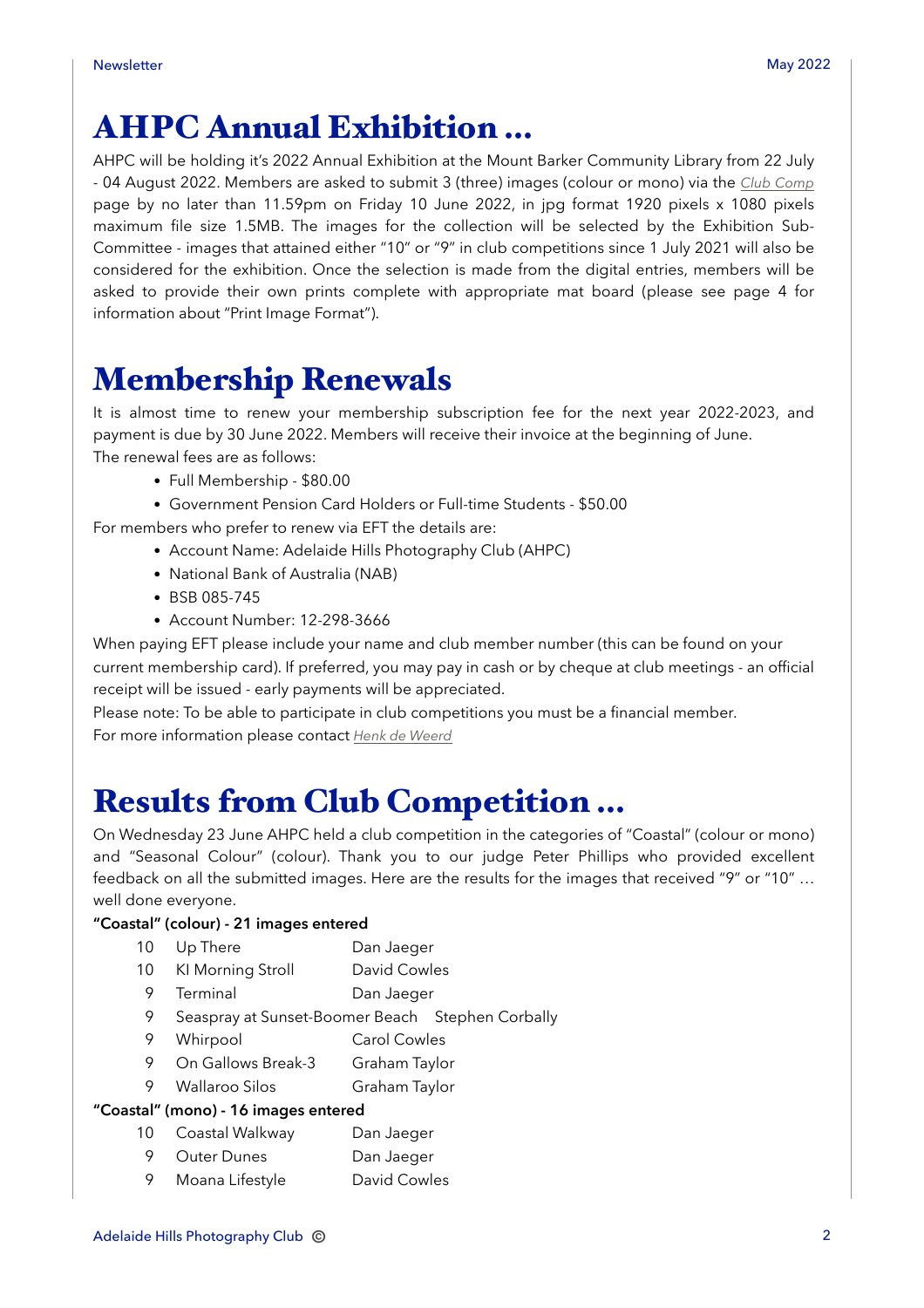- 9 Eyes to the Right Paula Furlani
- 9 Coastal Mono 2 Jeannette Macdonald

### **"Seasonal Colour" (colour) -16 images entered**

- 10 Gingko Memory David Cowles
	- 9 Privat Ipasums Dan Jaeger
		-



*Seaspray at Sunset-Boomer Beach*  Stephen Corbally

> *Wallaroo Silos*  Graham Taylor

*Eyes to the Right*  Paula Furlani





*Coastal Mono 2*  Jeannette Macdonald



*Gingko Memory*  David Cowles

> *Privat Ipasums*  Dan Jaeger